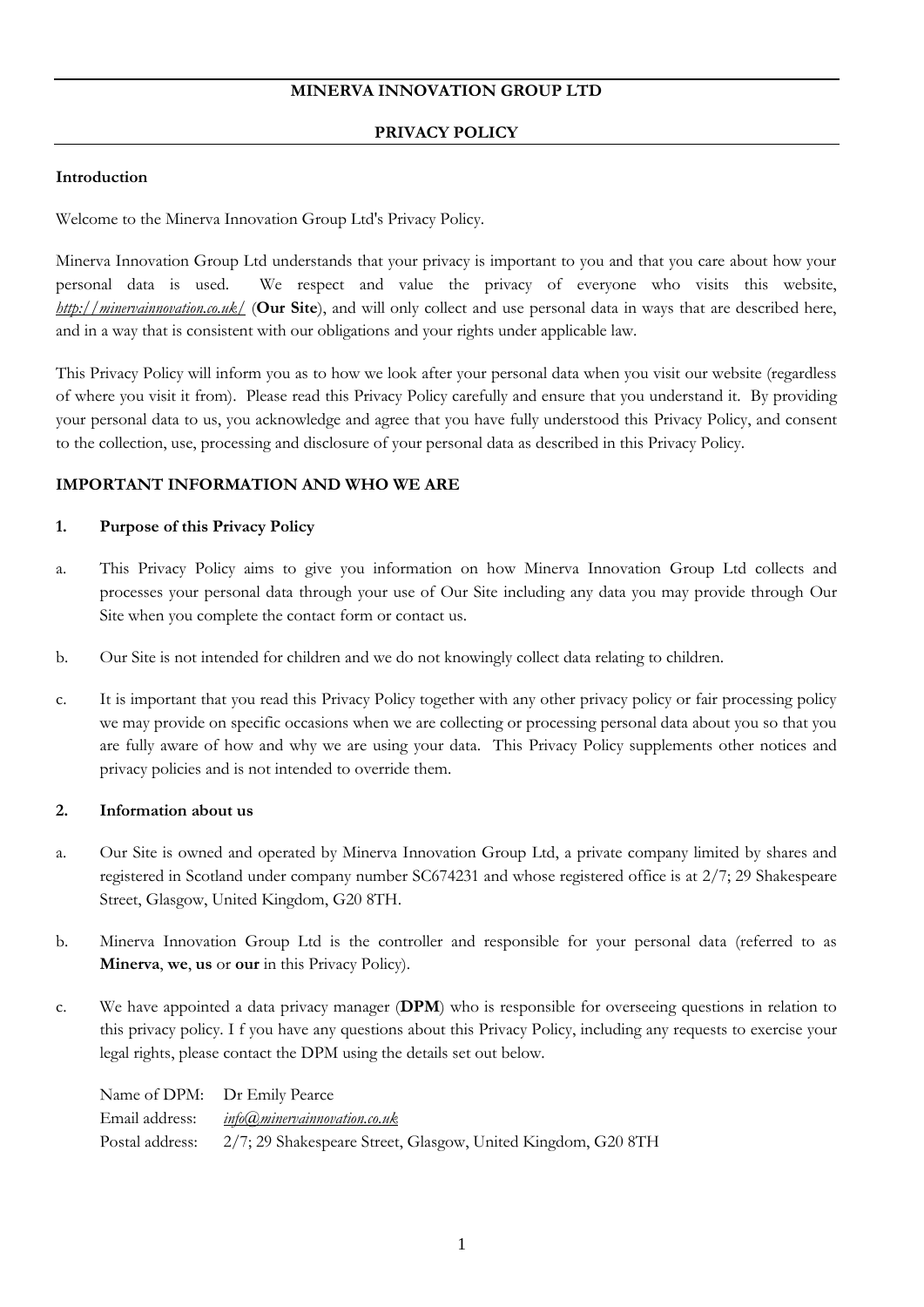d. You have the right to make a complaint at any time to the Information Commissioner's Office (**ICO**), the UK supervisory authority for data protection issues (www.ico.org.uk). We would, however, appreciate the chance to deal with your concerns before you approach the ICO so please contact us in the first instance.

## **3. Changes to the privacy policy and your duty to inform us of changes**

- a. We keep our Privacy Policy under regular review. This version is dated 16 September 2020.
- b. It is important that the personal data we hold about you is accurate and current. Please keep us informed if your personal data changes during your relationship with us.

## **4. What Is Personal Data?**

- a. Personal data is defined by the General Data Protection Regulation (EU Regulation 2016/679) (the **GDPR**) and the Data Protection Act 2018 (collectively, the **Data Protection Legislation**) as 'any information relating to an identifiable person who can be directly or indirectly identified in particular by reference to an identifier'.
- b. Personal data is, in simpler terms, any information about you that enables you to be identified. Personal data covers obvious information such as your name and contact details, but it also covers less obvious information such as identification numbers, electronic location data, and other online identifiers. It does not include data where the identity has been removed (this is referred to as anonymised data).

## **5. What data do we collect?**

- a. Depending on your use of Our Site, we may collect and hold some or all of the personal and non-personal data set out below, using the methods also set out below. Please also see clause [11](#page-4-0) below for more information about our use of Cookies and similar technologies. We do not collect any 'special category', 'sensitive' personal data, personal data relating to children or data relating to criminal convictions and/or offences through our Site.
	- i. **Identity Data** includes first name, maiden name, last name, username or similar identifier, marital status, title, date of birth and gender.
	- ii. **Contact Data** includes billing address, delivery address, email address and telephone numbers.
	- iii. **Financial Data** includes bank account and payment card details.
	- iv. **Transaction Data** includes details about payments to and from you and other details of products and services you have purchased from us.
	- v. **Marketing and Communications Data** includes your preferences in receiving marketing from us and our third parties and your communication preferences.
- b. We also collect, use and share **Aggregated Data** such as statistical or demographic data for any purpose. Aggregated Data could be derived from your personal data but is not considered personal data in law as this data will **not** directly or indirectly reveal your identity. For example, we may aggregate your usage data to calculate the percentage of users accessing a specific website feature. However, if we combine or connect Aggregated Data with your personal data so that it can directly or indirectly identify you, we treat the combined data as personal data which will be used in accordance with this privacy policy.
- c. We do not collect any **Special Categories of Personal Data** about you (this includes details about your race or ethnicity, religious or philosophical beliefs, sex life, sexual orientation, political opinions, trade union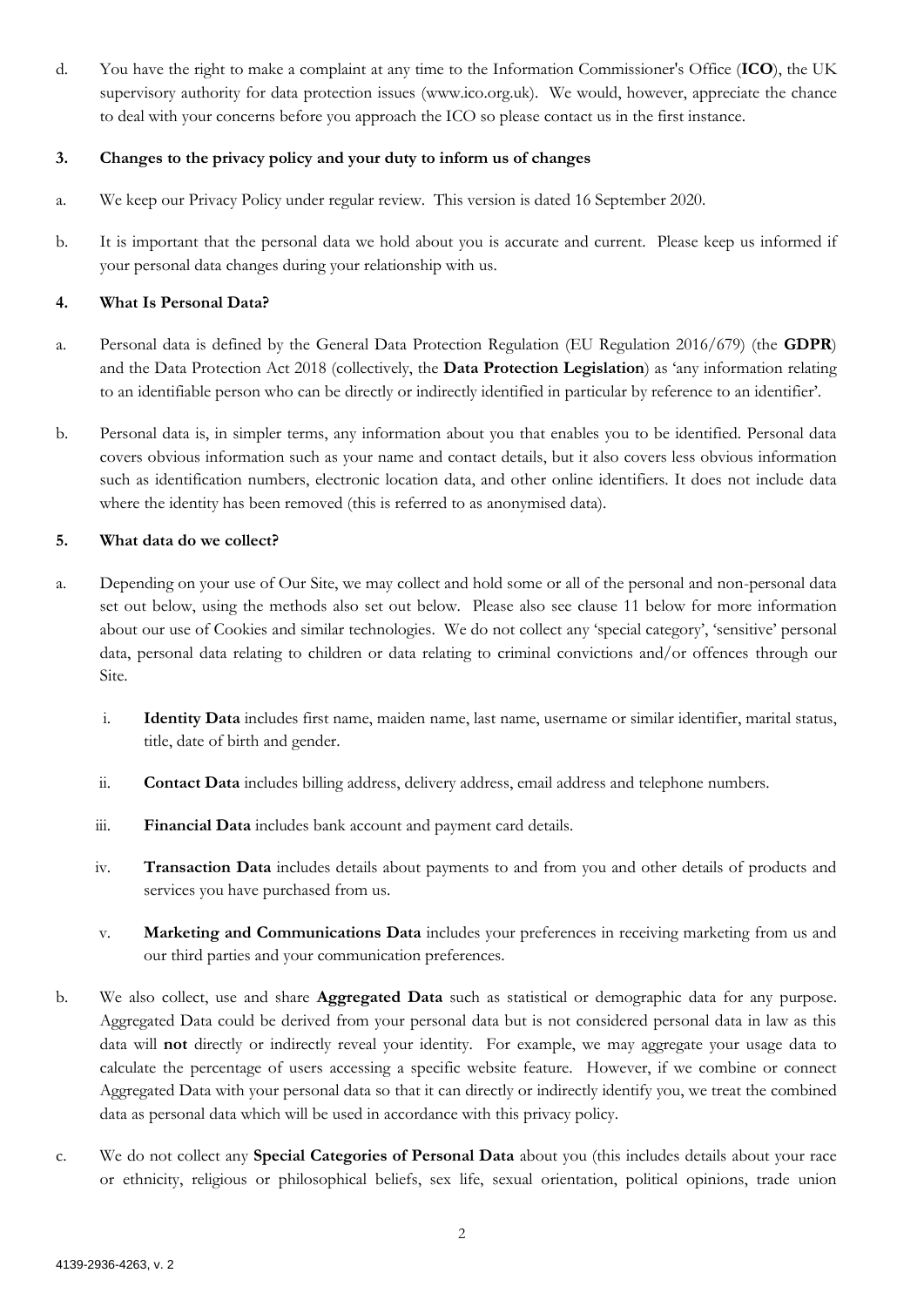membership, information about your health, and genetic and biometric data). Nor do we collect any information about criminal convictions and offences.

# **6. If you fail to provide personal data**

a. Where we need to collect personal data to follow up an enquiry from Our Site, by law, or under the terms of a contract we have with you, and you fail to provide that data when requested, we may not be able to follow up on your enquiry or perform the contract we have or are trying to enter into with you (for example, to provide you with services relating to assessing the eligibility of business activities under HMRC's R&D Tax Relief Scheme). In this case, we may have to cancel a service you have with us but we will notify you if this is the case at the time.

### **7. How is your personal data collected?**

We use different methods to collect data from and about you including through:

- a. **Direct interactions.** You may give us your Identity, Contact and Financial Data by filling in forms or by corresponding with us by post, phone, email or otherwise. This includes personal data you provide when you:
	- (i) ask us to provide services to you;
	- (ii) request marketing information or additional information about our services to be sent to you;
- b. **Third parties or publicly available sources.** We will receive personal data about you from various third parties and public sources as set out below:
- c. **Technical Data** from the following parties:
	- (i) analytics providers such as Google based outside the EU;
	- (ii) advertising networks and public directories such as FarmingUK, owned by Agrios Ltd based inside the EU;
- d. **Contact, Financial and Transaction Data** from providers of technical, payment and delivery services.
- e. **Identity and Contact Data** from publicly available sources such as Companies House, published literary materials on websites, blogs and magazines.

### **8. How we use your personal data**

- a. Under the Data Protection Legislation, we must always have a lawful basis for using personal data. Most commonly, we will use your personal data in the following circumstances:
	- i. Where we need to use your personal data for Performance of the Contract we are about to enter into or have entered into with you.
	- ii. Where it is necessary because we or a third party has a Legitimate Interest in doing so and your interests and fundamental rights do not override those interests.
	- iii. Where we need to Comply with a Legal Obligation.

For these purposes, the following phrases have the following meanings:

- Performance of Contract means processing your data where it is necessary for the performance of a contract to which you are a party or take steps at your request before entering into such a contract.
- **Legitimate Interest** means the interest of our business in conducting and managing our business to enable us to give you the best service/product and the best and most secure experience. We make sure we consider and balance any potential impact on you (both positive and negative) and your rights before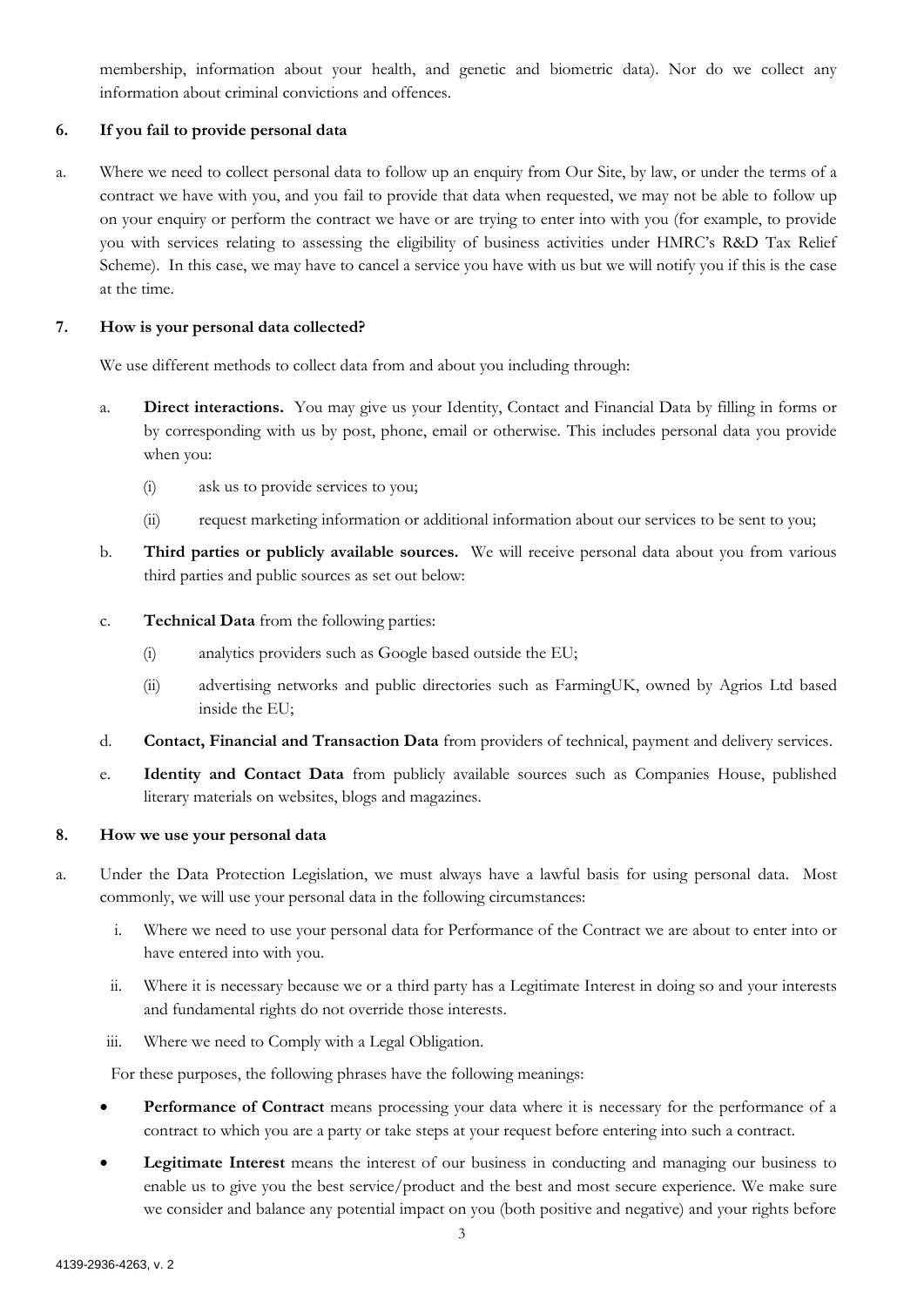we process your personal data for our legitimate interests. We do not use your personal data for activities where our interests are overridden by the impact on you (unless we have your consent or are otherwise required or permitted to by law). You can obtain further information about how we assess our legitimate interests against any potential impact on you in respect of specific activities by contacting us.

• **Comply with a legal obligation** means processing your personal data where it is necessary for compliance with a legal obligation that we are subject to.

Generally, we do not rely on consent as a legal basis for processing your personal data although we will get your consent before sending third party direct marketing communications to you via email or text message. You have the right to withdraw consent to marketing at any time by contacting us.

# **9. Purposes for which we will use your personal data**

- a. We have set out below, in a table format, a description of all the ways we plan to use your personal data, and which of the legal bases we rely on to do so. We have also identified what our legitimate interests are where appropriate.
- b. Note that we may process your personal data for more than one lawful ground depending on the specific purpose for which we are using your data. Please contact us if you need details about the specific legal ground we are relying on to process your personal data where more than one ground has been set out in the table below.

| What we do                                                                                                                                                                                                                                                                                                                        | What Data<br>We<br>Use                                                                                                                                                                      | <b>Our Lawful Basis(es)</b>                                                                                                                                                                                                                                                                                                                            |
|-----------------------------------------------------------------------------------------------------------------------------------------------------------------------------------------------------------------------------------------------------------------------------------------------------------------------------------|---------------------------------------------------------------------------------------------------------------------------------------------------------------------------------------------|--------------------------------------------------------------------------------------------------------------------------------------------------------------------------------------------------------------------------------------------------------------------------------------------------------------------------------------------------------|
| To register you as a new<br>customer.                                                                                                                                                                                                                                                                                             | (a) Identity<br>(b) Contact                                                                                                                                                                 | Performance of a contract<br>with you.                                                                                                                                                                                                                                                                                                                 |
| Supplying our services to you.                                                                                                                                                                                                                                                                                                    | (a) Identity<br>(b) Contact<br>Financial<br>(c)<br>Transaction                                                                                                                              | (a) Performance of a contract<br>with you.<br>(b) Necessary for our legitimate<br>interests.<br>(c) Comply with legal obligation                                                                                                                                                                                                                       |
| Managing payments for our<br>services:<br>(a) Manage payments, fees and<br>charges.<br>(b) Collect and recover money<br>owed to us.<br>To manage our relationship<br>with you which will include:<br>(a) Notifying you about<br>changes to our terms or<br>privacy policy<br>(b) Asking you to leave a<br>review or take a survey | (a) Identity<br>(b) Contact<br>(c) Financial<br>(d) Transaction<br>(e) Marketing and<br>Communications<br>(a) Identity<br>(b) Contact<br>(c) Profile<br>(d) Marketing and<br>Communications | (a) Performance of a<br>contract with you.<br>(b) Necessary for our<br>legitimate interests (to<br>recover debts due to us).<br>(a) Performance of a<br>contract with you<br>(b) Necessary to comply with<br>a legal obligation<br>(c) Necessary for our<br>legitimate interests (to keep<br>our records updated and to<br>study how customers use our |
| To administer and protect our<br>business and Our Site<br>(including troubleshooting,<br>data analysis, testing, system                                                                                                                                                                                                           | (a) Identity<br>(b) Contact<br>(c) Technical                                                                                                                                                | products/services)<br>(a) Necessary for our<br>legitimate interests (for<br>running our business,<br>provision of administration                                                                                                                                                                                                                       |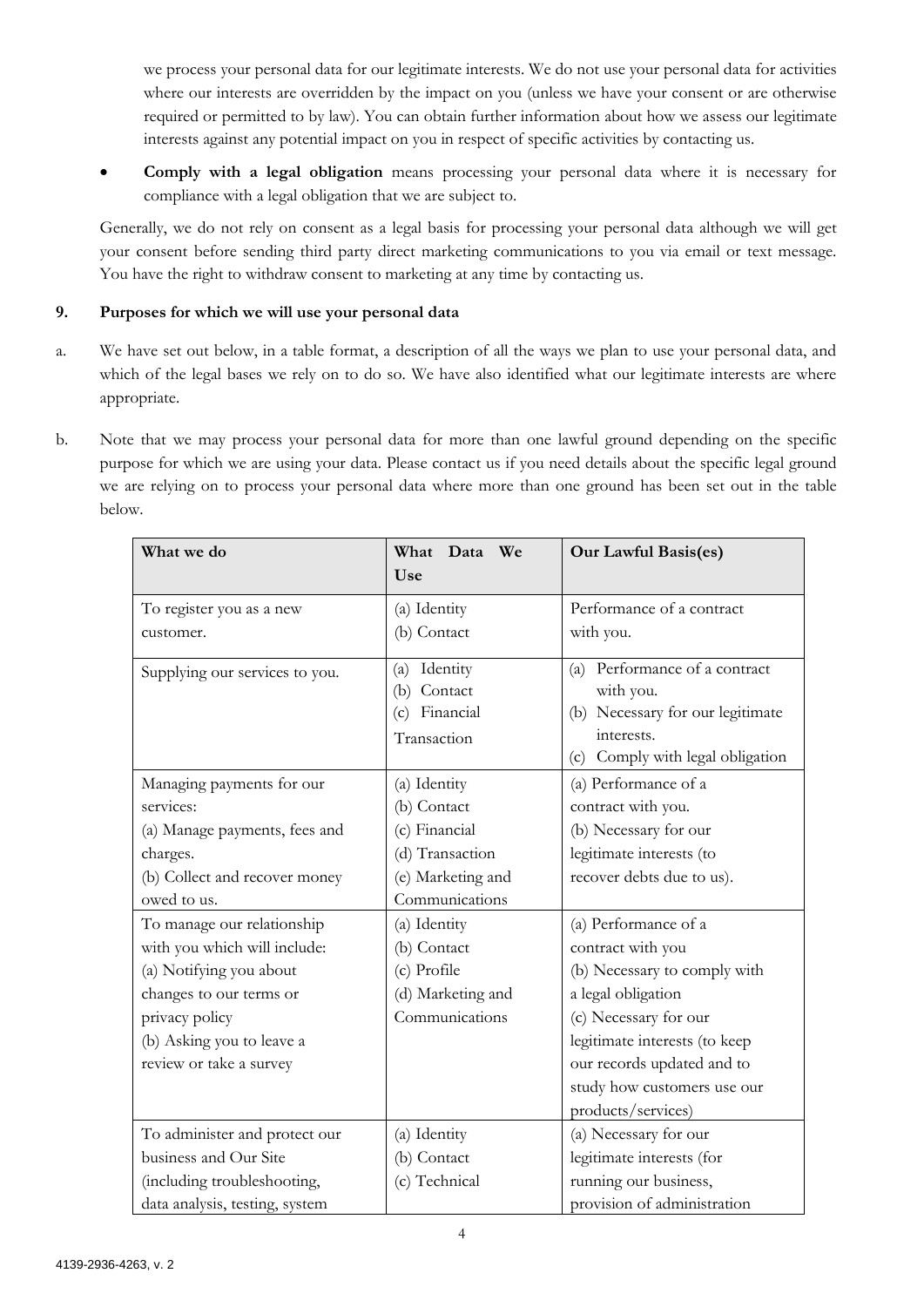| maintenance, support,          |                  | and IT services, network      |
|--------------------------------|------------------|-------------------------------|
| reporting and hosting of data) |                  | security, to prevent fraud    |
|                                |                  | and in the context of a       |
|                                |                  | business reorganisation or    |
|                                |                  | group restructuring exercise) |
|                                |                  | (b) Necessary to comply with  |
|                                |                  | a legal obligation            |
| To use data analytics to       | (a) Technical    | Necessary for our legitimate  |
| improve our website, services, | (b) Usage        | interests (to define types of |
| marketing, customer            |                  | customers for our products    |
| relationships and experiences  |                  | and services, to keep our     |
|                                |                  | website updated and           |
|                                |                  | relevant, to develop our      |
|                                |                  | business and to inform our    |
|                                |                  | marketing strategy)           |
| Supplying you with             | Identity<br>(a)  | Necessary for our legitimate  |
| information by email and post  | Contact<br>(b)   | interests.                    |
| that you have opted-in-to (you | Technical<br>(c) |                               |
| may opt-out at any time by     | (d)<br>Usage     |                               |
| contacting the DPM.            | Profile<br>(e)   |                               |
|                                | Marketing and    |                               |
|                                | Communications.  |                               |

## **10. Marketing**

We strive to provide you with choices regarding certain personal data uses, particularly around marketing and advertising. We have established the following personal data control mechanisms:

- i. We may use your Identity, Contact, Technical, Usage and Profile Data to form a view on what we think you may want or need, or what may be of interest to you. This is how we decide which products, services and offers may be relevant for you (we call this marketing).
- ii. You will receive marketing communications from us if you have requested information from us or purchased services from us and you have not opted out of receiving that marketing.

# b. **Opting out**

- i. You can ask us or third parties to stop sending you marketing messages at any time by contacting us at any time.
- ii. Where you opt out of receiving these marketing messages, this will not apply to personal data provided to us as a result of as part of the services we are providing to you.

### <span id="page-4-0"></span>11. **How do we use Cookies?**

- a. A Cookie is a small text/data file that is sent to your computer when you visit a website. Cookies collect information about users, such as their names, addresses, email. When you visit our Site again the cookie allows that site to recognise your browser. Whilst Cookies and the information they transmit may not identify an individual on their own, they may be able to do so in combination with other information held by us or a third party.
- b. We use the following cookies: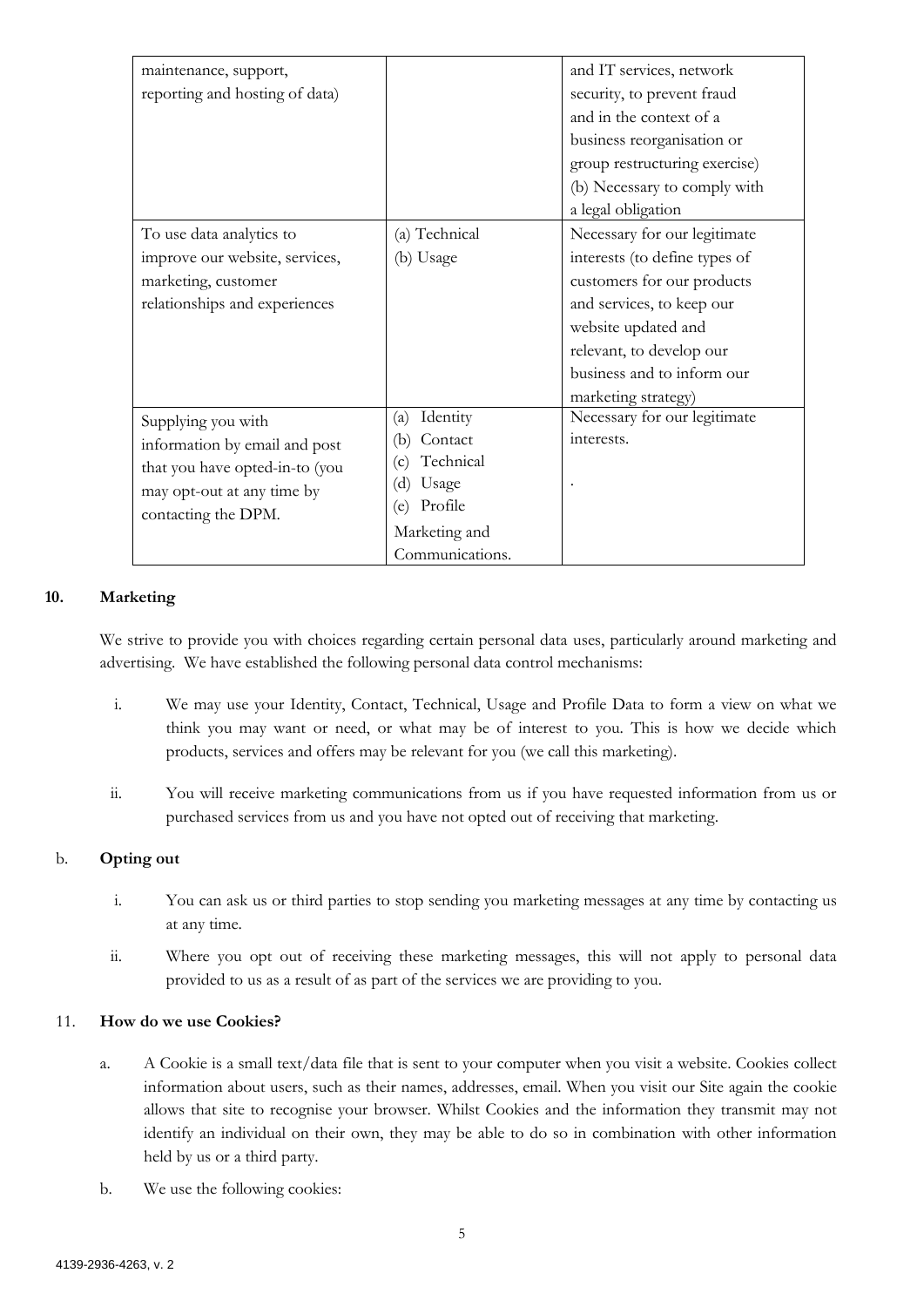- i. **Strictly necessary cookies.** These are cookies that are required for the operation of Our Site. They include, for example, cookies that enable you to log into secure areas of Our Site, use a shopping cart or make use of e-billing services.
- c. You may, if you wish, deny consent to the placing of Cookies, however certain features of Our Site may not function fully or as intended.
- d. In addition to the controls that we provide, you can choose to enable or disable Cookies in your internet browser. Most internet browsers also enable you to choose if you wish to disable Cookies. By default, most internet browsers accept Cookies, but this can be changed. Please consult the help menu in your internet browser or the documentation that came with your device.
- e. You can choose to delete Cookies on your computer or device at any time, however you may lose any information that enables you to access Our Site more quickly and efficiently including, but not limited to, login and personalisation settings.

## **12. Change of purpose**

- a. We will only use your personal data for the purposes for which we collected it, unless we reasonably consider that we need to use it for another reason and that reason is compatible with the original purpose. If you wish to get an explanation as to how the processing for the new purpose is compatible with the original purpose, please contact us.
- b. If we need to use your personal data for an unrelated purpose, we will notify you and we will explain the legal basis which allows us to do so.
- c. Please note that we may process your personal data without your knowledge or consent, in compliance with the above rules, where this is required or permitted by law.

### **13. Disclosures of your personal data**

a.We may share your personal data with the parties set out below for the purposes set out in the table above.

### **External Third Parties:**

- (i) Service providers acting as processor based internationally who, provide amongst other things, IT and system administration services.
- (ii) Professional advisers acting as processors or joint controllers including your and our subcontractors, lawyers, bankers, auditors and insurers based in England and Wales or Scotland who provide consultancy, banking, legal, insurance and accounting services.
- (iii) HM Revenue & Customs, regulators and other authorities acting as processors or joint controllers based in the United Kingdom who require reporting of processing activities in certain circumstances.
- (iv) Third parties to whom we may choose to sell, transfer or merge parts of our business or our assets. Alternatively, we may seek to acquire other businesses or merge with them. If a change happens to our business, then the new owners may use your personal data in the same way as set out in this Privacy Policy.

We require all third parties to respect the security of your personal data and to treat it in accordance with the law. We do not allow our third-party service providers to use your personal data for their own purposes and only permit them to process your personal data for specified purposes and in accordance with our instructions.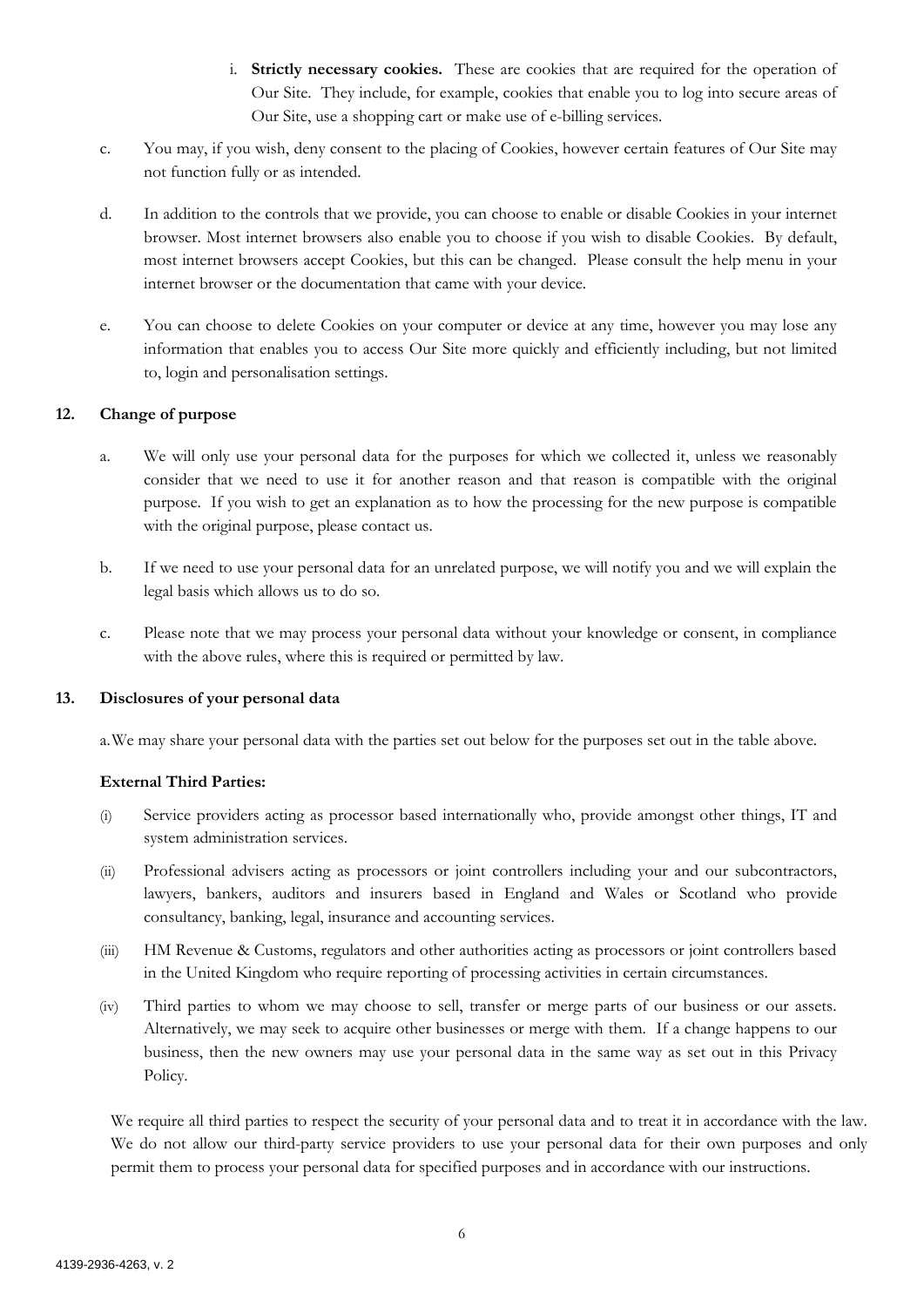### **13. International transfers**

- a. We share your personal data within the Mixcrosoft Corporation Group, based in USA as the provider of IT systems and storage solution and WIX based in Israel which Hosts Our Site. This will involve transferring your data outside the European Economic Area (EEA).
- b. Whenever we transfer your personal data out of the EEA, we endeavour to ensure a similar degree of protection is afforded to your data as would be the case if it were stored within the EEA. :

# **14. Data security**

- a. We have put in place appropriate security measures to prevent your personal data from being accidentally lost, used or accessed in an unauthorised way, altered or disclosed. In addition, we limit access to your personal data to those employees, agents, contractors and other third parties who have a business need to know. They will only process your personal data on our instructions and they are subject to a duty of confidentiality.
- b. We have put in place procedures to deal with any suspected personal data breach and will notify you and any applicable regulator of a breach where we are legally required to do so.

## **15. How long will you use my personal data for?**

- a. We will only retain your personal data for as long as reasonably necessary to fulfil the purposes we collected it for, including for the purposes of satisfying any legal, regulatory, tax, accounting or reporting requirements. We may retain your personal data for a longer period in the event of a complaint or if we reasonably believe there is a prospect of litigation in respect to our relationship with you.
- b. To determine the appropriate retention period for personal data, we consider the amount, nature and sensitivity of the personal data, the potential risk of harm from unauthorised use or disclosure of your personal data, the purposes for which we process your personal data and whether we can achieve those purposes through other means, and the applicable legal, regulatory, tax, accounting or other requirements.
- c. By law we have to keep basic information about our customers (including Contact, Identity, Financial and Transaction information) for six years after they cease being customers for tax purposes. In some circumstances you can ask us to delete your data.
- d. In some circumstances we will anonymise your personal data (so that it can no longer be associated with you) for research or statistical purposes, in which case we may use this information indefinitely without further notice to you.

### **16. Your legal rights**

- a. Under certain circumstances, you have rights under data protection laws in relation to your personal data.
	- (i) **Request access to your personal data** (commonly known as a "data subject access request"). This enables you to receive a copy of the personal data we hold about you and to check that we are lawfully processing it.
	- (ii) **Request correction of your personal data we hold about you.** This enables you to have any incomplete or inaccurate data we hold about you corrected, though we may need to verify the accuracy of the new data you provide to us.